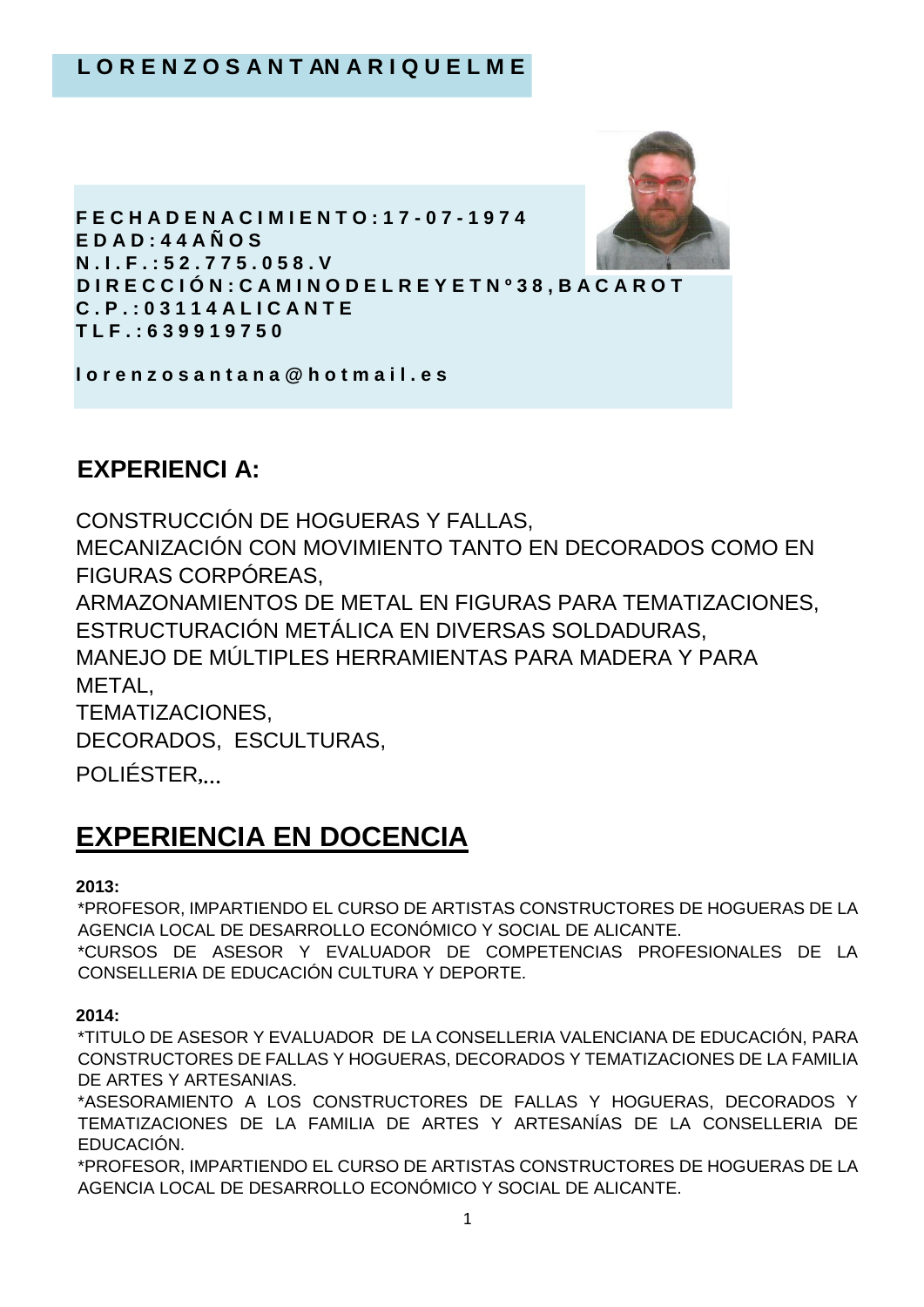#### **2015:**

\*PROFESOR EN PRÁCTICAS DE ALUMNO DEL CURSO CICLO SUPERIOR DE CONSTRUCTOR DE HOGUERAS Y DECORADOS, DEL INSTITUTO LAS LOMAS. REALIZANDO LAS PRÁCTICAS EN MI TALLER.

#### **2016:**

\*PROFESOR, IMPARTIENDO EL CURSO DE ARTISTAS CONSTRUCTORES DE HOGUERAS DE LA AGENCIA LOCAL DE DESARROLLO ECONÓMICO Y SOCIAL DE ALICANTE. \*PROFESOR EN PRÁCTICAS DE ALUMNO DEL CURSO CICLO SUPERIOR DE CONSTRUCTOR DE HOGUERAS Y DECORADOS, DEL INSTITUTO LAS LOMAS. REALIZANDO LAS PRÁCTICAS EN MI TALLER.

### **2017:**

\*PROFESOR EN PRÁCTICAS DE ALUMNO DEL CURSO CICLO SUPERIOR DE CONSTRUCTOR DE HOGUERAS Y DECORADOS, DEL INSTITUTO LAS LOMAS. REALIZANDO LAS PRÁCTICAS EN MI TALLER.

#### **2019:**

\* PROFESOR EN PRÁCTICAS DE ALUMNO DEL CURSO CICLO SUPERIOR DE CONSTRUCTOR DE HOGUERAS Y DECORADOS, DEL INSTITUTO LAS LOMAS. REALIZANDO LAS PRÁCTICAS EN MI TALLER.

# **EXPERIENCIA PROFESIONAL EN EL GREMIO DE ARTISTA FALLER I FOGUERER**

#### **AÑO 2003:**

\* CONSTRUCCIÓN DE HOGUERA EN LA ALCORAYA.

### **AÑO 2004:**

\* CONSTRUCCIÓN DE HOGUERA EN LA ALCORAYA.

### **AÑO 2005:**

- \* TRABAJOS EN UN TALLER DE FALLAS Y HOGUERAS.
- \* CURSO DE CONSTRUCTOR DE HOGUERAS DE LA AGENCIA LOCAL DEL AYUNTAMIENTO 2004/2005.
- \* CONSTRUCCIÓN DE HOGUERA EN LA ALCORAYA.

### **AÑO 2006:**

- \* CURSO DE CONSTRUCTOR DE HOGUERAS DE LA AGENCIA LOCAL DEL AYUNTAMIENTO 2005/2006.
- \* TRABAJOS EN UN TALLER DE FALLAS Y HOGUERAS.
- \* COLABORACIÓN EN LA CONSTRUCCIÓN DE FALLA MAYOR DE PICASSENT.
- \* COLABORACIÓN EN LA CONSTRUCCIÓN DE FALLA MAYOR DE DENIA.
- \* COLABORACIÓN EN LA CONSTRUCCIÓN DE HOGUERAS MAYORES Y BARRACAS EN ALICANTE.
- \* CONSTRUCCIÓN DE HOGUERA EN LA ALCORAYA.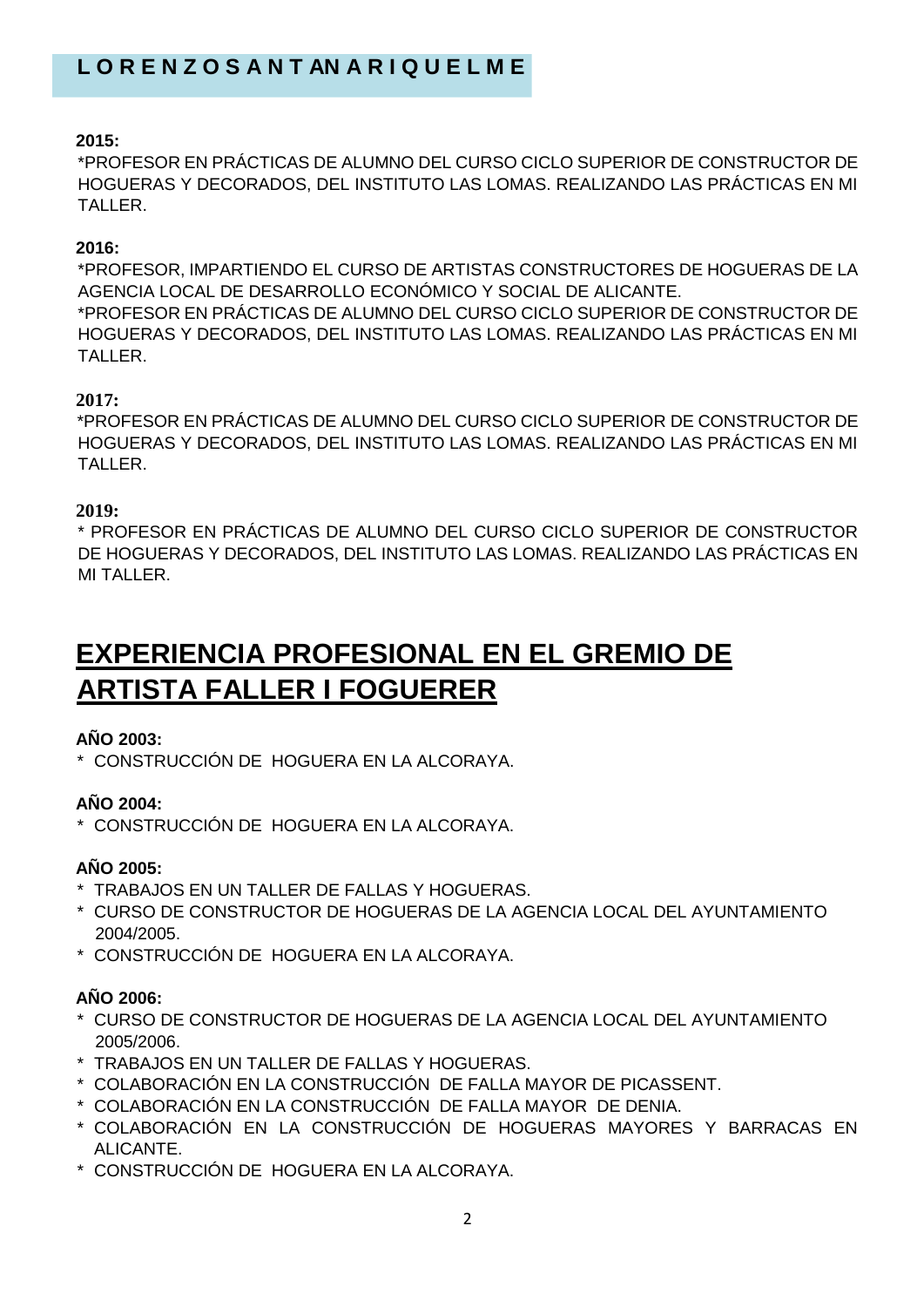#### **AÑO 2007:**

- \* CONSTRUCCIÓN DE HOGUERA EN LA ALCORAYA.
- \* CONSTRUCCIÓN DE LA FALLA MAYOR RONDA SAN PASCUAL, EN ELDA. **6º premio**

## **AÑO 2008:**

- \* COLABORACIÓN EN LA FALLA MAYOR ESPECIAL DE LA MERCED DE VALENCIA.
- \* COLABORACIÓN EN CONSTRUCCIÓN DE FALLA MAYOR DE PRIMERA CATEGORÍA, EN VALENCIA.
- \* COLABORACIÓN EN CONSTRUCCIÓN DE LA FALLA MAYOR EXPOSICIÓN MÍCER MASCÓ EN VALENCIA.
- \* TRABAJOS EN UN TALLER DE FALLAS Y HOGUERAS.
- \* CONSTRUCCIÓN DE HOGUERA EN LA ALCORAYA.
- \* CONSTRUCCIÓN DE FALLA MAYOR RONDA SAN PASCUAL, EN ELDA. **5º premio**

#### **AÑO 2009:**

- \* COLABORACIÓN EN LA HOGUERA MAYOR BARRIO JOSÉ ANTONIO DE ALICANTE.
- \* COLABORACIÓN EN LAS BARRACAS DE CATEGORÍA ESPECIAL DE LOS "XUANOS" Y "LOS GORILAS" DE ALICANTE.
- \* CONSTRUCCIÓN DE HOGUERA EN LA ALCORAYA.
- \* CONSTRUCCIÓN DE LA FALLA MAYOR RONDA SAN PASCUAL, EN ELDA. **6º premio**

#### **AÑO 2010:**

- \* CONSTRUCCIÓN DE LA HOGUERA MAYOR EN BARRIO JOSÉ ANTONIO, EN ALICANTE.  **5º premio** CUARTA CATEGORÍA
- \* CONSTRUCCIÓN DE LA FALLA RONDA SAN PASCUAL, EN ELDA. **9º premio**
- \* **NOMBRAMIENTO DE SECRETARIO EN EL GREMIO DE ARTISTAS DE HOGUERAS DE ALICANTE.**

### **AÑO 2011:**

- \* CONSTRUCCIÓN DE HOGUERA MONJAS DE SANTA FAZ, EN ALICANTE. **4º premio** TERCERA CATEGORÍA
- \* CONSTRUCCIÓN DE FALLA MAYOR RONDA SAN PASCUAL, EN ELDA. **7º premio**

#### **AÑO 2012:**

- \* CONSTRUCCIÓN DE HOGUERA MAYOR SAN BLAS, EN ALICANTE. **4º premio** QUINTA CATEGORÍA
- \* CONSTRUCCIÓN DE HOGUERA BARRIO JOSE ANTONIO, EN ALICANTE. **1er premio** SEXTA CATEGORÍA
- \* CONSTRUCCIÓN DE FALLA MAYOR RONDA SAN PASCUAL, EN ELDA. **5º premio**

# **AÑO 2013:**

- \* CONSTRUCCIÓN DE HOGUERA SAN BLAS, EN ALICANTE.
- \* CONSTRUCCIÓN DE HOGUERA BARRIO JOSE ANTONIO, EN ALICANTE.
- \* CONSTRUCCIÓN DE HOGUERA INFANTIL BARRIO JOSE ANTONIO, EN ALICANTE.
- \* CONSTRUCCIÓN DE HOGUERA EN LA ALCORAYA.
- \* CONSTRUCCIÓN DE FALLA MAYOR RONDA SAN PASCUAL, EN ELDA. **9º premio**
- \* CONSTRUCCIÓN DE FALLA INFANTIL RONDA SAN PASCUAL, EN ELDA. **9º premio**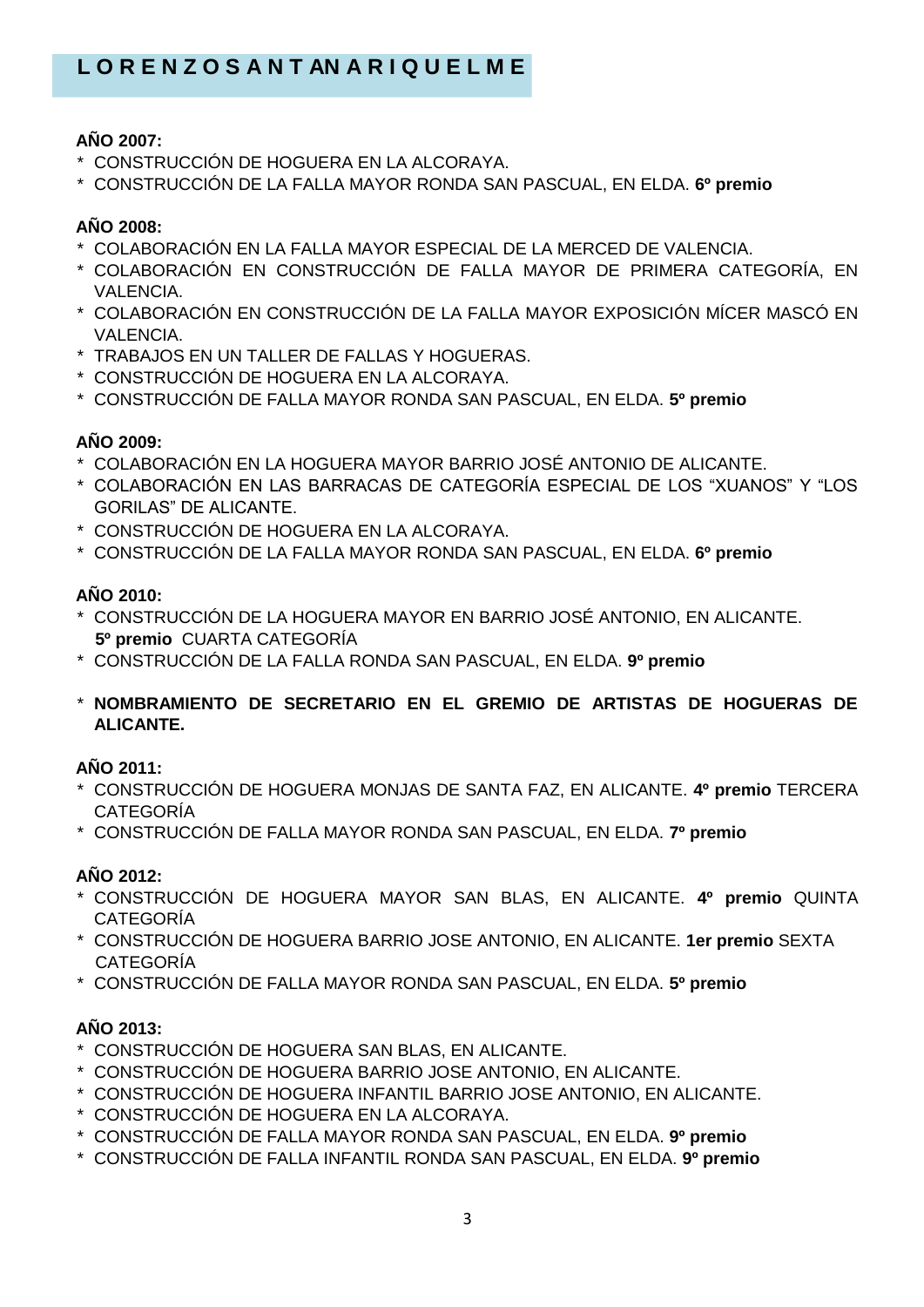### **AÑO 2014:**

- \* REALIZACIÓN DE DECORADO PARA EL DESFILE A.P.A.M.M. MARZO, 2014.
- \* EXPOSICIÓN EN ALICANTE, DE STAND PARA EL PRIMER SALÓN DEL COMIC 2014, EN EL INSTITUTO FERIAL DE ALICANTE.
- \* EXPOSICIÓN EN EL AUDITORIO DE SAN VICENTE DEL RASPEIG, EN LA SEGUNDA EDICIÓN DEL FESTIVAL INTERNACIONAL DE CINE, DE TERROR Y FANTASÍA DE SAN VICENTE, SUSPIRA FEST 2014.
- \* COLABORACIÓN EN LA CONSTRUCCIÓN DE VARIAS HOGUERAS PARA ALICANTE, EJERCICIO HOGUERAS 2014.
- \* Y COLABORACIÓN EN HOGUERA DE CATEGORÍA ESPECIAL EN ALICANTE, EJERCICIO HOGUERAS 2014.
- \* CONSTRUCCIÓN DE HOGUERA EN LA ALCORAYA.

# **AÑO 2015:**

- \* CONSTRUCCIÓN DE HOGUERA MAYOR DE CATEGORIA ESPECIAL, DE POLÍGONO DE SAN BLAS, PARA ALICANTE. **7º premio** CATEGORÍA ESPECIAL.
- \* CONSTRUCCIÓN DE HOGUERA EN LA ALCORAYA.
- \* TRABAJO CON EMPRESA OFFICE PA SPAIN, CALLE CRUZADA SL. COMO OFICIAL DE PRIMERA. REALIZANDO CARPINTERÍA Y DECORADOS DE CINE.

# **AÑO 2016:**

- \* CONSTRUCCIÓN DE LA HOGUERA MAYOR DE CATEGORIA ESPECIAL, DE POLÍGONO DE SAN BLAS, PARA ALICANTE. **8º premio**
- \* CONSTRUCCIÓN DE LA HOGUERA INFANTIL DE CATEGORIA PRIMERA, DE POLÍGONO DE SAN BLAS, PARA ALICANTE.
- \* CONSTRUCCIÓN DE LA HOGUERA MAYOR DE CATEGORIA SEXTA, DE LA MARINA, PARA ALICANTE.
- \* CONSTRUCCIÓN DE LA HOGUERA INFANTIL OFICIAL DEL AYUNTAMIENTO DE SAN VICENTE DEL RASPEIG.
- \* CONSTRUCCIÓN DE HOGUERA EN LA ALCORAYA.
- \* **NOMBRAMIENTO DE SECRETARIO DEL GREMIO DE ARTISTAS CONSTRUCTORES DE HOGUERAS DE ALICANTE.**

### **AÑO 2017:**

- \* CONSTRUCCIÓN DE LA HOGUERA MAYOR DE CATEGORIA ESPECIAL, DE POLÍGONO DE SAN BLAS, PARA ALICANTE. **6º premio**
- \* CONSTRUCCIÓN DE LA HOGUERA INFANTIL DE CATEGORIA PRIMERA, DE POLÍGONO DE SAN BLAS, PARA ALICANTE.
- \* CONSTRUCCIÓN DE LA HOGUERA MAYOR DE CATEGORIA CUARTA, DE SAN BLAS, PARA ALICANTE.
- \* CONSTRUCCIÓN DE LA HOGUERA MAYOR DE CATEGORIA QUINTA, DE LA MARINA, PARA ALICANTE.
- \* CONSTRUCCIÓN DE LA HOGUERA MAYOR DE CATEGORIA SEXTA, DE ESCRITOR DÁMASO ALONSO, PARA ALICANTE.
- \* CONSTRUCCIÓN DE LA HOGUERA INFANTIL DE CATEGORIA SEXTA, DE ESCRITOR DÁMASO ALONSO, PARA ALICANTE.
- \* CONSTRUCCIÓN DE LA HOGUERA MAYOR DE LAS ACACIAS, PARA SAN VICENTE DEL RASPEIG.